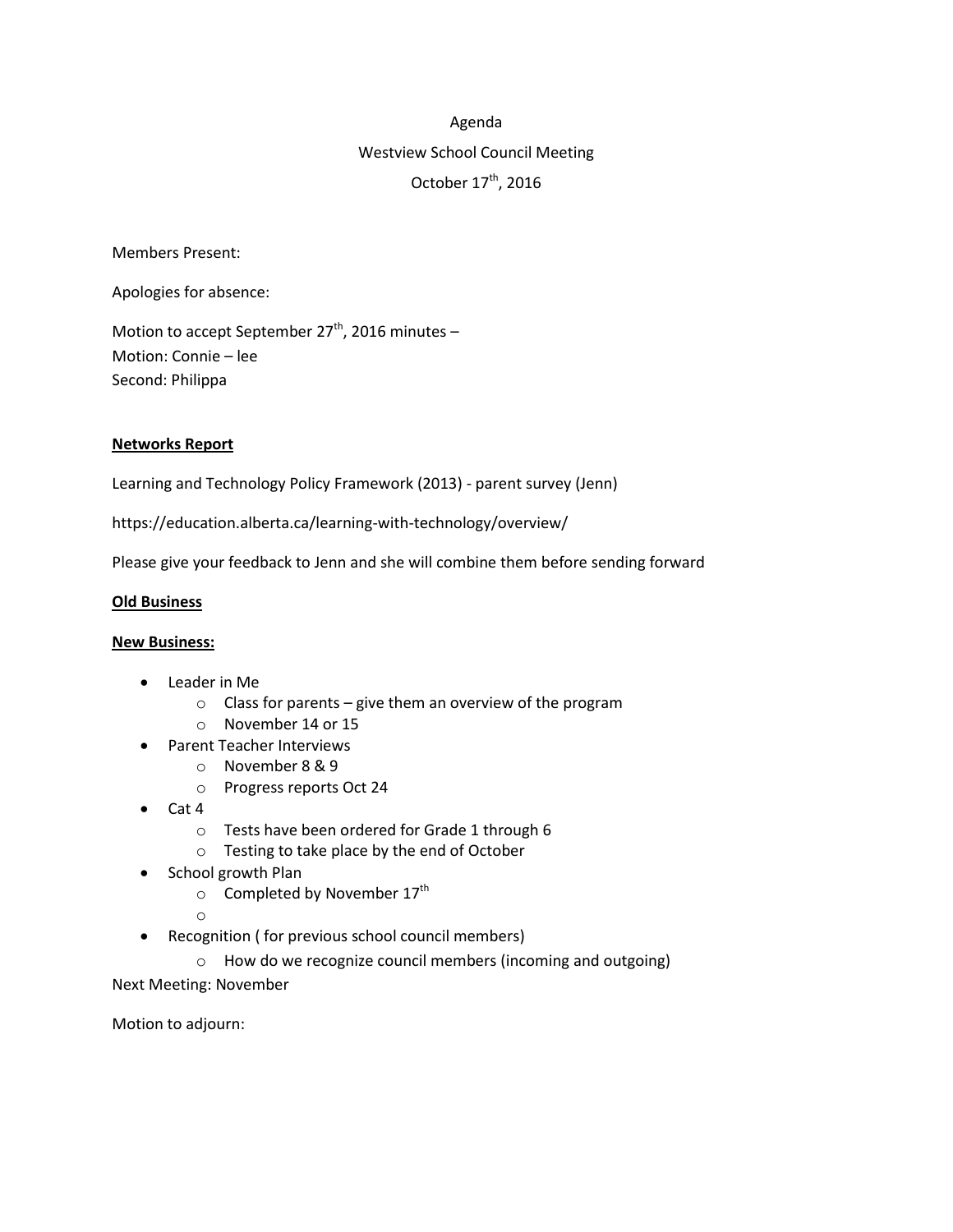### Agenda

#### Westview School Parents Association Meeting

October 17 $th$ , 2016

**Members present:**

**Apologies for absence:**

**Motion to accept September 27th , 2016 minutes:**

### **Treasurers Report**

Playground: \$26 389.94 Casino: \$89 770.88 Regular: \$8 489.65

### **Requests for Funding**

Desk partitions for 3K/LAC - \$299.90 (Jana Kennedy & Holly Linn) Motion: Philippa Second: Connie-Lee Heath

## **Hot Lunch –** No updates

Extra lunches being ordered – re-assess next month if this is being used –extra lunches to be brought to the office so we can track if they are being used by the students.

#### **New Business**

ECDP/Kindergarten Playground – safety concerns – please call the pulse line to report issues

Donation boxes for outdoor clothing drive - Cathy Biech to organize

- Center of Hope Adults
- NOSCO kids

Recycle – Every second week for most grades – once a week for ECDP

- Get the kids involved
- Set an account up with Taiganova

Yearbook –

- What do we do for the 2015/16 school year?
	- o PAC pays for a copy for the families that lost their homes
	- o Include some memories of what families did during evacuation